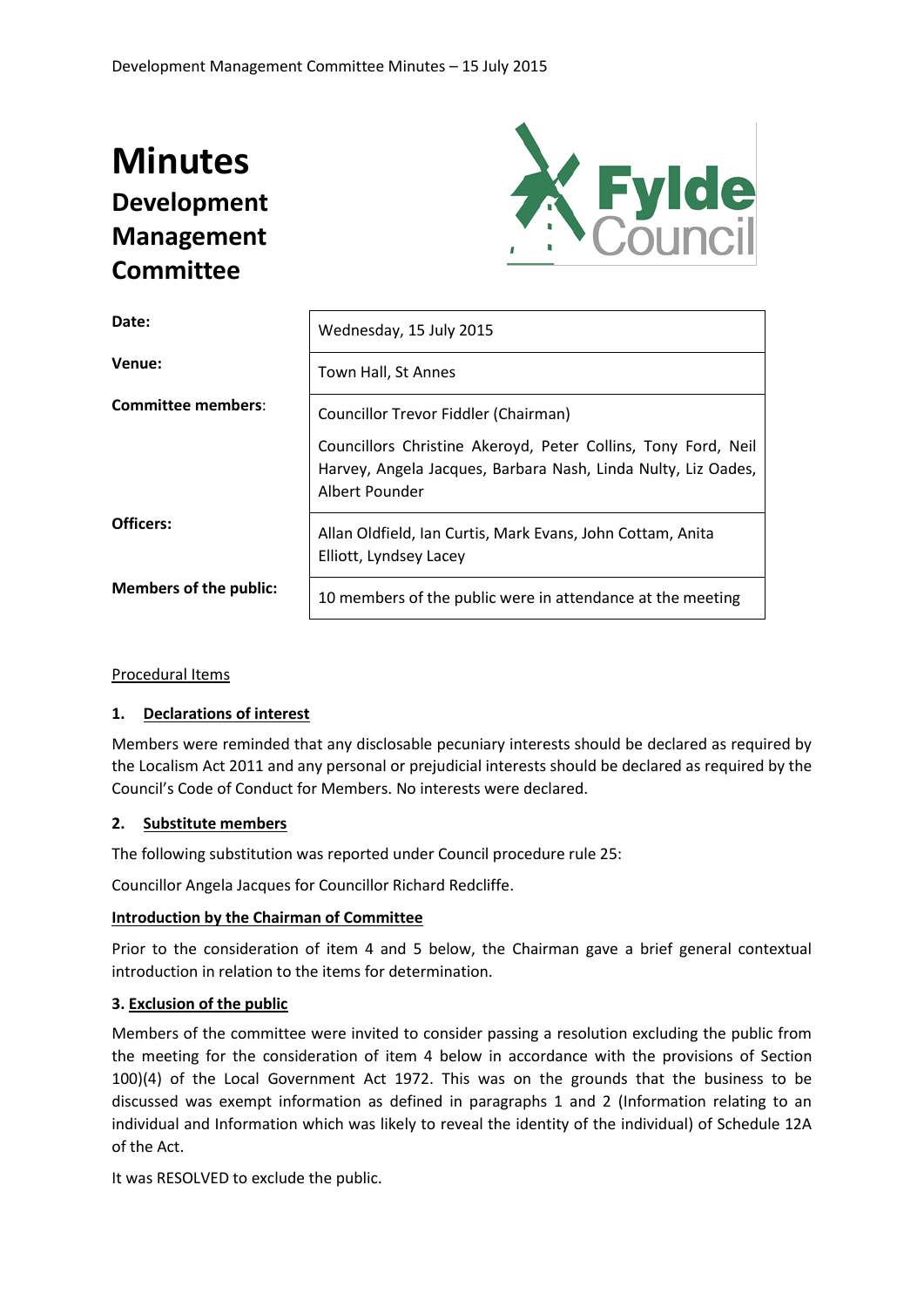#### Decision Items

#### **4. Personal Information: Land off Fairfield Road, Hardhorn, Poulton Le Fylde**

Ian Curtis (Head of Governance) introduced the report, which set out personal information which members were asked to have regard to when considering item 5 on the agenda.

The committee sought clarification on various matters arising from the personal information detailed in the report. These were addressed by officers.

It was RESOLVED to note the information and have regard to it whilst considering item 5 on the agenda.

#### **5. Re-admittance of the Public**

At the conclusion of Item 4 above, it was RESOLVED to re-admit the public the meeting.

#### **6. Enforcement: Land off Fairfield Road, Hardhorn, Poulton Le Fylde**

The Chairman invited Ian Curtis (Head of Governance) and Mark Evans (Head of Planning and Regeneration) to address the committee.

In summary, the comprehensive report invited the committee to re-assess its decision to take direct action to secure compliance with an enforcement notice affecting land off Fairfield Road, Hardhorn. The report included updated officer assessments of the planning merits of two schemes that had been the subject of planning applications on the site and in particular discussed how the proposals would be likely to be viewed by a decision-maker on appeal and the likelihood of a temporary permission or informal toleration for either development being justified.

The report concluded that relevant circumstances had not changed sufficiently to affect the decision made by the Committee in June 2014 after consideration of all the factors relating to the site and the site residents and the verbal updates given at the meeting, and notwithstanding the lack of a five-year supply of pitches on traveller sites.

During the course of the debate, members of the committee sought clarification on various points outlined in the report. These were addressed by officers.

Following detailed consideration of the report and the various updates given at the meeting, it was RESOLVED:

- 1. To note the matters set out in the report and its appendices (including the report of 6 June 2014).
- 2. To endorse the decision of the committee taken on 6 June 2014 to delegate power under Section 178(1) of the Town and Country Planning Act 1990 to enter the site and take the steps required by the enforcement notice (as amended by the Secretary of State) to the Director of Development Services.

-----------------------------------------